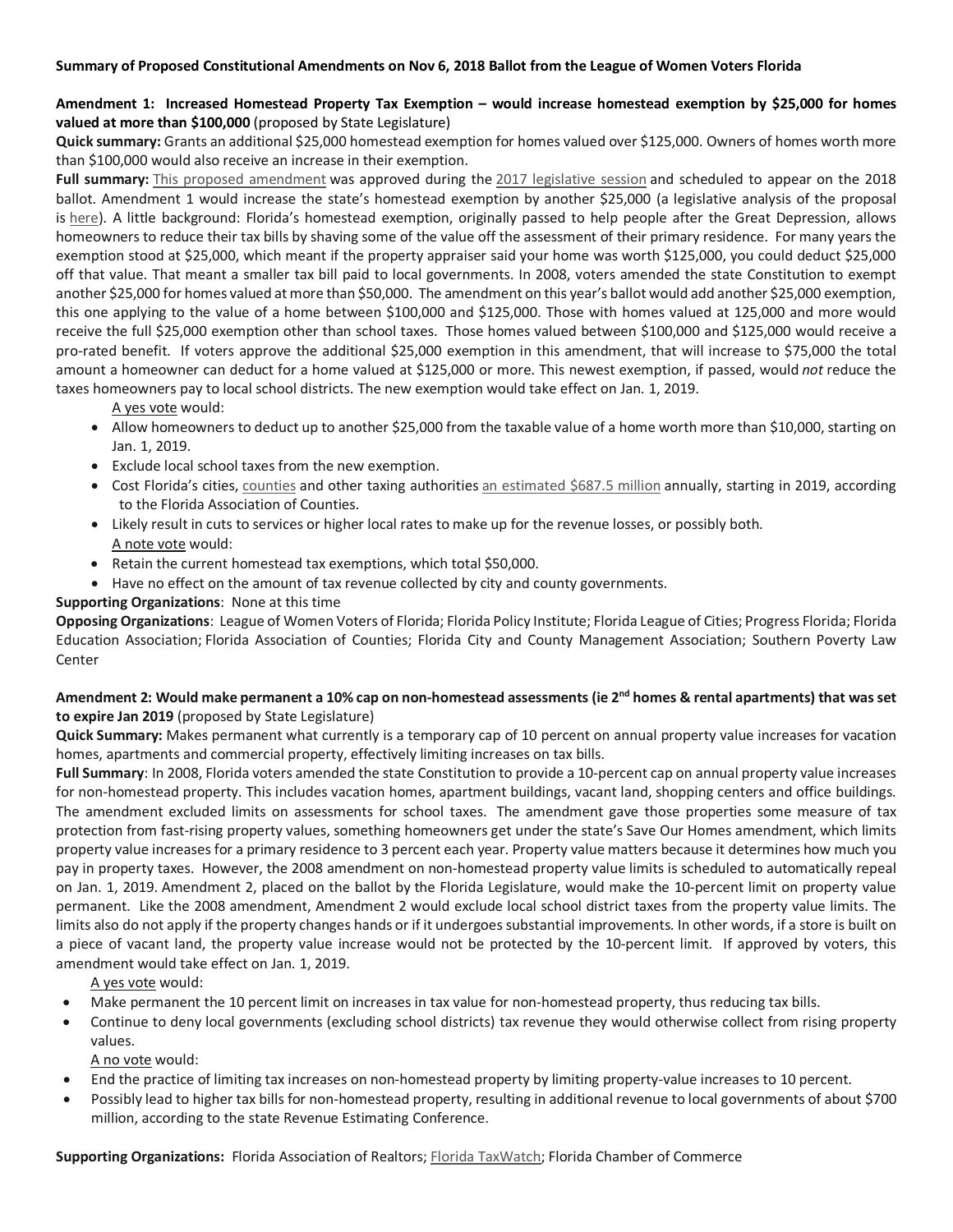# Amendment 3: Would require a constitutional amendment to approve any new casino gambling (proposed by private citizen initiative)

**Quick Summary:** Requires approval of any new casino gambling through a citizen-initiative constitutional amendment, effectively barring the Legislature from making those gambling decisions by passing laws.

**Full Summary**: This amendment would require a constitutional amendment, through a citizen initiative only, for any new casino gambling in Florida. A citizen initiative is the process where signatures are gathered to place an amendment on the ballot. Amendment 3 would effectively stop the Legislature from either passing laws to allow casino gambling or placing its own casino amendments on the ballot. It also would preclude the CRC, which meets every 20 years, from putting casino amendments on the ballot. If this amendment is approved, for example, a gambling company that wanted to open new casinos in Florida would have to get hundreds of thousands of petition signatures, then mount an expensive statewide campaign and get approval from 60 percent of voters. Amendment 3 defines casino gambling as games such as slot machines, blackjack, roulette, craps and keno, as well as an array of electronic and video games of chance. Under current law, the Legislature could vote to approve new casinos with a simple majority, although such legislative efforts in recent years – including this year – have mostly failed. The amendment doesn't change the Legislature's authority over dog- and horse-racing, the Lottery or fantasy sports. Nor does it affect casinos owned and operated by Native-American tribes. It also doesn't hinder the state from taxing or regulating any type of gambling, including casinos. Various iterations of constitutional amendments to approve casinos appeared on the ballot in 1978, 1986 and 1994, each of them defeated. In 2004, voters narrowly approved an amendment allowing slot machines at pari-mutuel facilities – dog- and horse-racing tracks – in Miami-Dade and Broward counties. If the casino amendment on November's ballot is approved, it will take effect immediately.

A yes vote would:

- Require that voters approve a constitutional amendment through citizen initiative to authorize any new casino gambling in Florida, essentially stripping that authority from the Legislature.
- Preclude constitutional approval of casinos through other means, including amendments offered by the Legislature or by the CRC.
- Continue to allow the Legislature to approve other types of non-casino gambling, such as poker rooms, bingo, lotteries and fantasy sports.
- Allow the Legislature to oversee, regulate and tax any casino-type gambling that voters approve through a constitutional amendment.
- Not affect the state's ability to negotiate casino agreements with Native-American
- A no vote would continue to allow casino gambling either through new laws passed by the Legislature or through various types of constitutional amendments.

**Supporting Organizations**: Disney Worldwide Services; Seminole Tribe of Florida; No Casinos Inc.; Florida Restaurant and Lodging Association; League of Women Voters of Florida; Florida Chamber of Commerce

**Opposing Organizations**: None

### **Amendment 4: Would restore the voting rights of former felons (except those convicted of murder or felony sex offenses) after completing their sentences** (proposed by private citizen initiative)

**Quick Summary:** Allows those who have completed their entire sentence to earn the right to vote back except for those convicted of murder or felony sex offenses.

Full Summary: Florida is one of four states that bar felons from voting after they've completed their sentences. The restriction on felon voting goes backto Florida's post-Civil War 1868 Constitution, which included several measures designed to ensure Florida's freed slaves could not exercise their right to vote. The ex-felon provision was largely re-enacted in the state's 1968 Constitution, and in the 1970s the courts affirmed the power of the governor and Cabinet to restore voting rights. Former Gov. Charlie Crist streamlined the rights restoration process and during his four-year term more than 150,000 felons were given the right to vote. However, in 2011, newly elected Gov. Rick Scott, with the assent of the Cabinet, enacted strict new rules that included mandatory waits of five to seven years before ex-felons could apply to have their rights restored after serving out their sentences. Felons whose applications were rejected by the Cabinet are forced to wait two more years before reapplying. As of 2017, six years after Scott imposed the new rules, about 30,000 ex-felons applied to have their rights restored. Of those, about 3,000 ex-felons had their rights restored by the Cabinet. About 10,000 applications for rights restoration are pending, and the Clemency Board – the governor and Cabinet – hear about 50 cases each quarter. Today, some 1.6 million Floridians are disenfranchised. That's the highest number in the nation and it accounts for nearly 10 percent of the total adult population in Florida. This amendment would change the Constitution so that most ex-felons who have completed their full sentences, including paying fines, paying restitution, doing their prison time and completing parole or probation – would be granted the right to vote. It would not grant any other rights that ex-felons lose, including the ability to sit on a jury, hold public office or possess a firearm.

A yes vote would Grant people convicted of felonies – excluding those convicted of murder or felony sex crimes – eligibility to vote after completing all the terms of their sentence. The Governor's Clemency Board studies have shown that recidivism rates drop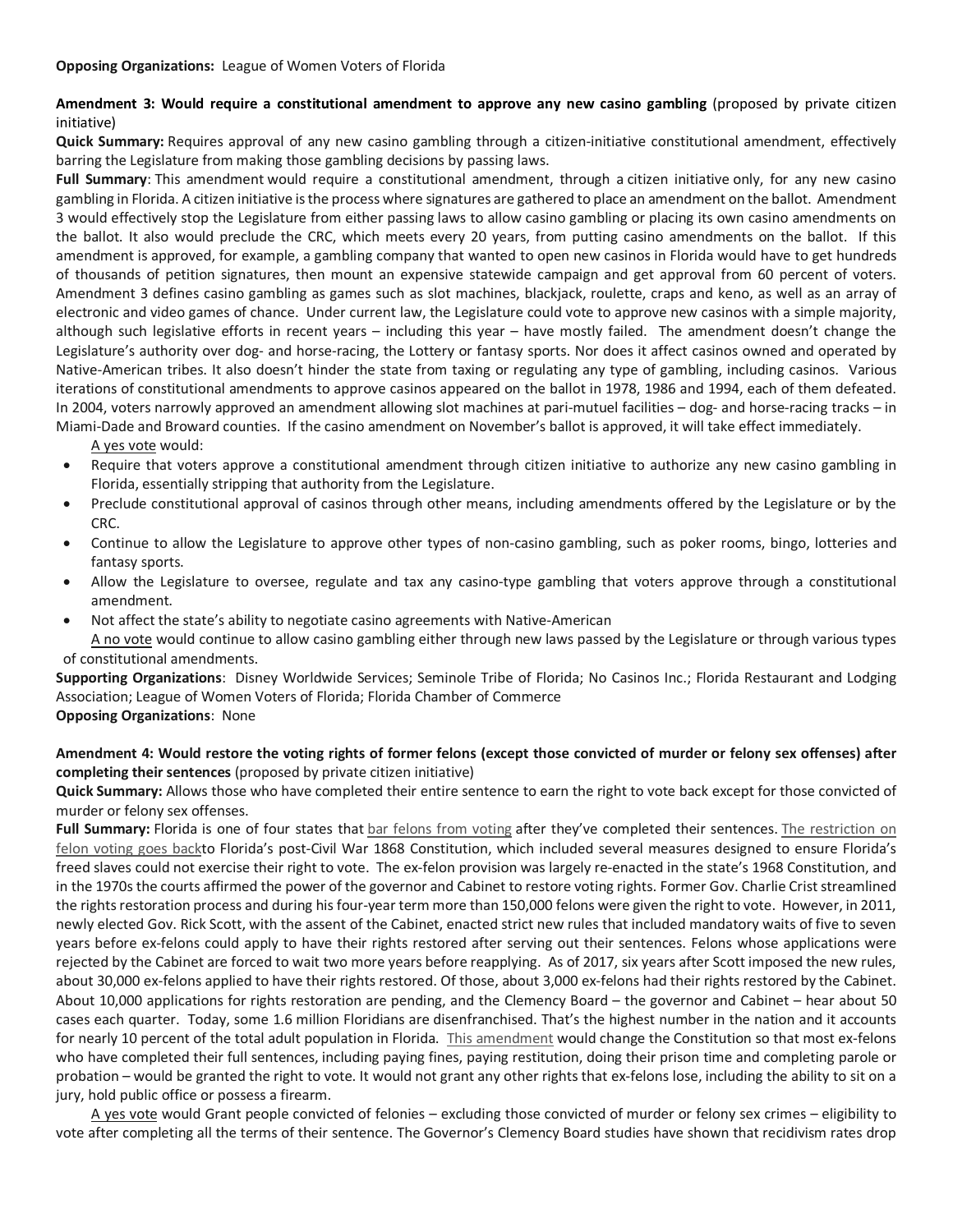about 30% if person has their voting rights restored. Another study shows that with a lower recidivism rate, costs of incarceration go down, employment goes up and that the positive impact on the Florida economy is \$365 million per year.

A note vote would:

- Continue the current requirement that people convicted of felonies wait a minimum of five years before applying to have their eligibility to vote restored, and then appear before the governor and Cabinet to appeal for those rights.
- Continue allowing the governor and Cabinet sole authority to determine whether a person convicted of a felony is allowed to vote again.

**Supporting Organizations:** Florida Rights Restoration Coalition; Floridians for a Fair Democracy; American Civil Liberties Union; League of Women Voters of Florida; Progress Florida; Florida Policy Institute; Florida Education Association; Florida National Organization for Women. Southern Poverty Law Center

**Opposing Organizations:** Floridians for a Sensible Voting Rights Policy

### **Amendment 5: Supermajority vote required to impose, authorize or raise taxes or fees** (proposed by State Legislature)

**Quick Summary:** Requires a two-thirds vote of the Legislature to approve any new or increased taxes or fees, rather than a simple majority.

Full Summary: This proposed amendment would require that all increases in taxes or fees, or the creation of any new taxes or fees, must pass both chambers of the Florida Legislature by a two-thirds vote, or 67 percent. Under current law, nearly every bill related to taxes or fees must pass the state House and Senate by a simple majority. (The state has a few exceptions, including increases in the corporate tax beyond 5 percent, which requires a three-fifths approval.) This amendment would dramatically expand those supermajority requirements to include taxes on sales, gasoline, alcohol and unemployment, as well as fees for fishing, drivers licenses and concealed firearms licenses, to name a few (a legislative analysis of the proposal is here). In the Florida House, that means 80 of its 120 members would have to vote in favor of raising taxes or fees. In the Senate, it would take a vote of 27 of that body's 40 members. While bills in the Legislature often contain multiple provisions, this amendment requires that any tax or fee increase must stand by itself in a separate bill. Amendment 5 does not place any limits on tax or fee increases by local governments, such as cities and school boards. The amendment does not include a provision that would allow for tax or fee increases during times of emergency. If the amendment passes, Florida will join about a dozen other states that require supermajority votes to raise taxes. The last attempt to limit government revenue or spending was in 2012, when the Legislature placed on the ballot an amendment that tied the amount of money the state can collect in taxes and fees to population changes and inflation. That amendment, known by the acronym TABOR, for taxpayer bill of rights, was defeated. Florida already is ranked by the Tax Foundation as the fourth most business-friendly state in the nation when it comes to taxes, and Wallethub ranks Florida as the 47th overall lowest tax burden in the nation.

A yes vote would:

- Require a two-thirds vote by the state House and Senate to increase existing taxes and fees or impose new ones.
- Require that any new or increased taxes or fees be voted on in stand-alone bills.
- Exclude local governments from any supermajority requirements if they choose to raise taxes or fees. A no vote would:
- Allow the Legislature to continue approving increased or new taxes and fees through a simple majority vote.
- Allow the Legislature to continue bundling tax and fee increases with bills that include other measures.

**Supporting Organizations:** Florida TaxWatch; Florida Chamber of Commerce

**Opposing Organizations:** eague of Women Voters of Florida; Florida Policy Institute; Progress Florida; Florida Education Association; Southern Poverty Law Center

# **Amendment 6: Expands victims' rights, many of which are in state law, while limiting time for accused to file appeals. Eliminates an existing constitutional provision that victims' rights do not interfere with the constitutional rights of the accused. Raises the retirement age of judges from 70 to 75. Prohibits courts and judges from deferring to state agencies interpretation.**

**Quick Summary:** Vastly expands the scope of victims rights under the state Constitution; increases the mandatory retirement age for judges from 70 to 75; forces courts and judges to interpret laws and rules for themselves rather than rely on interpretations by government agencies.

**Full Summary:** This question has three parts:

1. The first part is about victims rights. It borrows many of the elements of what are known as Marsy's laws that voters have approved in a half-dozen states. Florida is one of five additional states with some version of a Marsy's law on the ballot this fall. These existing and proposed laws are named for Marsy Nicholas, a California college student murdered in 1983. Shortly after her death, Marsy's brother, who founded a technology company, encountered his sister's accused killer in a grocery store, unaware he had been granted bail. Many of the rights outlined in the proposed amendment already are found in Florida statutes, and the state Constitution has a victims-rights provision. But this measure would dramatically expand, and outline in deep detail, those constitutional provisions to include victims' rights to due process; freedom from intimidation and abuse; protection from the accused; protections for victims if bail is granted; and protections from disclosing victims' information. The proposal also allows victims to request a broad array of additional rights, such as access to and notification of all proceedings; the ability to speak at proceedings that involve sentencing or pre-trial release; access to prosecutors to discuss various facets of the case; input into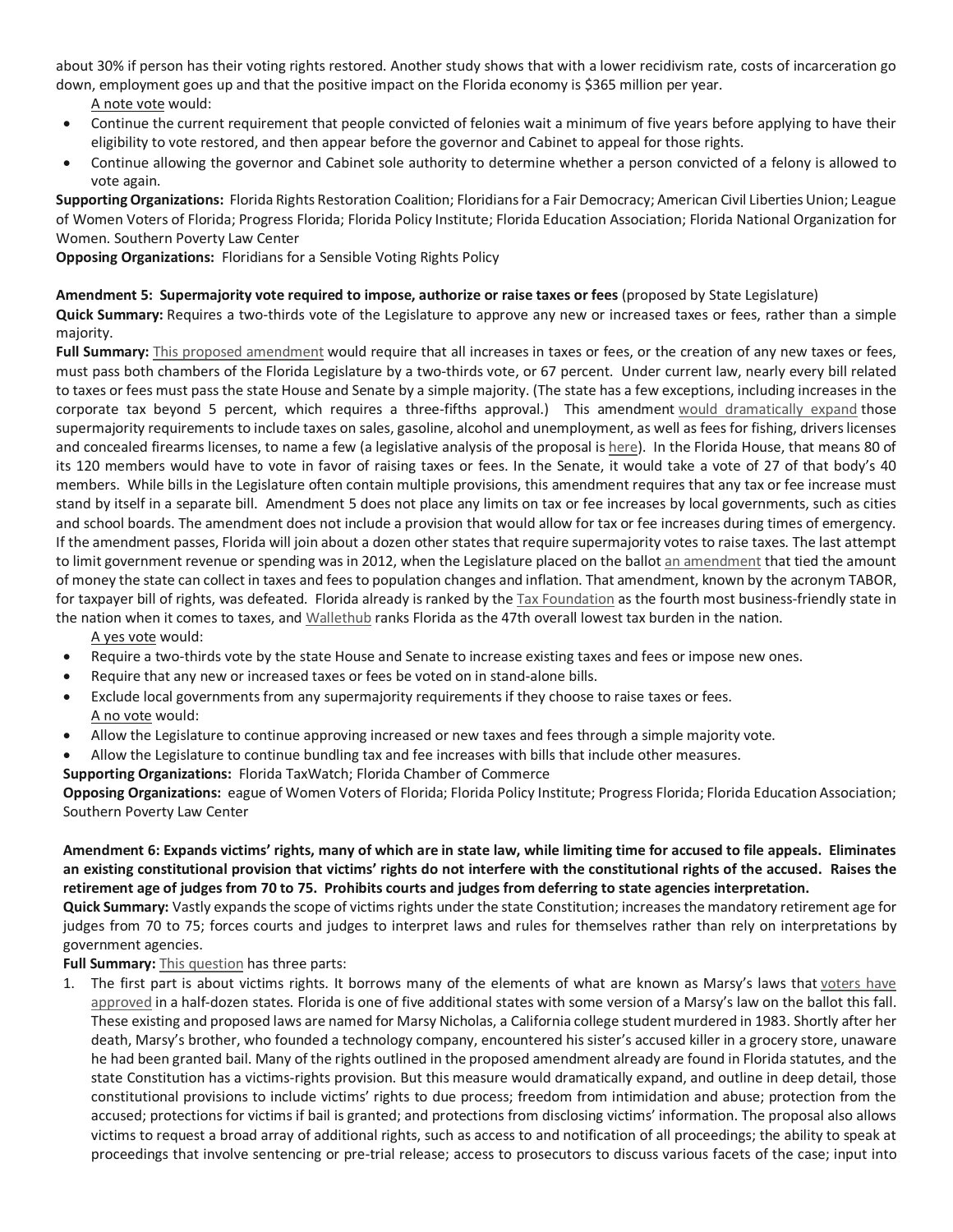pre-sentencing investigations; and access to sentencing reports. Other elements of the victims' rights portion address restitution and the return of property. The proposal also sets deadlines to complete any state appeals: two years for a non-capital case and five years for a capital case, with limited exceptions. The amendment would require that all of these rights be distributed to victims on some type of card. Finally, the proposed amendment eliminates an existing constitutional provision that victims' rights "do not interfere with the constitutional rights of the accused."

- 2. The second part of this proposal raises the mandatory retirement age of Florida judges, including Supreme Court justices, from 70 to 75. It also deletes a provision that lets judges complete a term on the bench past retirement age if they were halfway through that term. According to Ballotpedia, Florida is one of 18 states that sets retirement at 70. Other states either have a higher retirement age or none. The new retirement age would take effect on July 1, 2019.
- 3. The third part of this proposal relates to how courts interpret state laws (a CRC analysis of this part is here). When a new law or rule is passed, it's often up to a state government agency to interpret the law when deciding how to implement it. When those laws or rules are challenged, state courts and administrative judges "generally defer to an administrative agency's interpretation of a statute or rule," according to an analysis by the CRC. Under this proposed change to the Constitution, courts and judges would be prohibited from deferring to a state agency's interpretation and decide on their own if the law was interpreted correctly. While this issue may seem arcane, it essentially forces courts and judges, before deciding on a case, to first decide if a state agency interpreted the law correctly.

A yes vote would:

- Enshrine in the state Constitution an array of victims rights, many of which are currently in state law.
- Place new time limits on filing appeals.
- Require that victims receive some type of written notification of their rights.
- Eliminate an existing constitutional provision that ensures victims' rights don't infringe on the rights of accused criminals.
- Raise the mandatory retirement age for Supreme Court justices and judges from 70 to 75.
- Prohibit courts and judges from deferring to an administrative agency's interpretation of state laws or rules when deciding cases. A no vote would:
- Retain existing victims rights in the Constitution and in state law.
- Keep the mandatory retirement ages for justices and judges at 70.
- Continue allowing courts and judges to rely on state agencies' interpretation of state laws and rules when deciding cases.

**Supporting organizations:** 37 Florida sheriffs; Florida Smart Justice; Marsy's Law for Florida

**Opposing organizations:** Florida Public Defender Association; ACLU of Florida; League of Women Voters of Florida; Southern Poverty Law Center

### **Amendment 7: First responder and military member survivor benefits, public colleges and universities creates a supermajority requirement for universities to impose new or increase student fees. Enshrine guidelines for state colleges in Constitution. Mandates a death benefit for first responders and military killed in the line of duty.**

**Quick Summary:** Creates a supermajority requirement for universities to impose new or increase existing student fees; enshrines in the Constitution guidelines for the State College System; mandates that employers or the state pay a death benefit to first responders and members of the military killed in the line of duty.

**Full Summary:** This question has three parts.

- 1. The first issue is a new requirement for supermajority votes when universities want to increase student fees or impose new ones (a CRC analysis of this proposal is here). Currently, a board of trustees overseeing a university needs a simple majority of its 13 members to increase student fees or add new ones. That request then needs approval from a majority of the state's 17-member Board of Governors. Under this proposal, nine of the university's 13 trustees must vote in favor, and 12 of the 17 members of the Board of Governors must approve the university's request. This proposal does not address tuition, just fees such as those universities charge students to pay for athletics, health and transportation.
- 2. The second part of this question would add a new section to the Constitution addressing the State College System, which includes Florida's 28 institutions formerly known as community colleges (a CRC analysis of this proposal is here). While the Constitution currently addresses the responsibilities of school districts and universities, it is silent on state colleges. The additional language proposed in this section of the amendment includes a broad statement of purpose for the colleges, including offering bachelor's degrees, as well as the role of each school's board of trustees and the state Board of Education, which oversees the state college system.

The final part of this question creates a constitutional requirement for governments to pay death benefits when first responders they employ, or members of the military, are killed in the course of their duties (a CRC analysis of this proposal is here). Florida law already provides those benefits to survivors of law enforcement officers, corrections officers, firefighters and members of the National Guard. Those benefits include monetary payments to survivors, as well as waivers for educational costs. This amendment would provide a new constitutional guarantee of those benefits and would add paramedics, emergency medical technicians and members of the U.S. military who are residents of Florida or stationed here. The amount of the payments will be determined by the state Legislature. An analysis by the state Department of Management Services could not determine how much the additional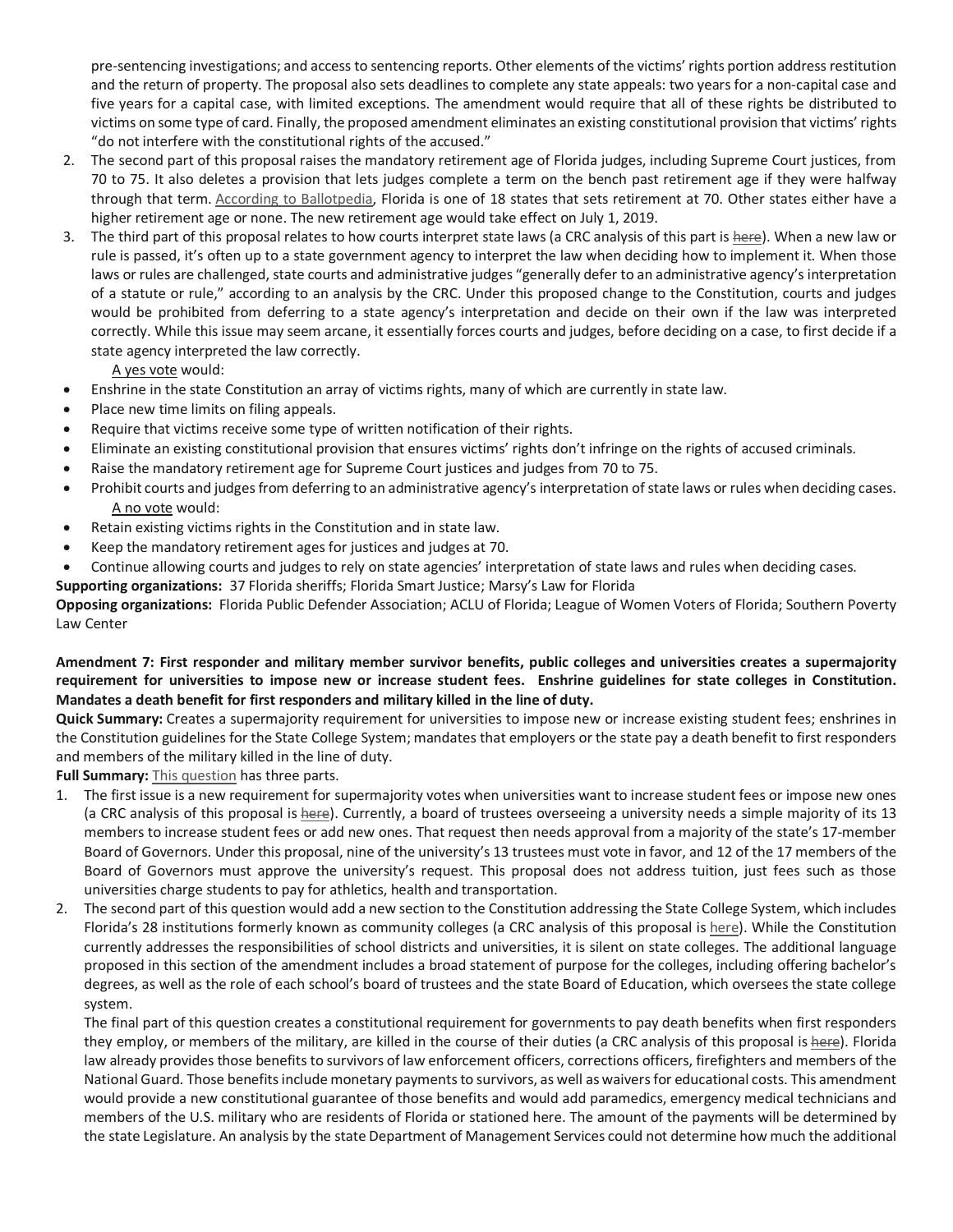military benefits would cost but noted that Florida has more than 90,000 men and women on active duty or in the reserves. If the amendment is approved, this part would take effect on July 1, 2019.

A yes vote would:

- Force universities' boards of trustees and the state Board of Governors to get supermajority approval from their members to increase student fees or impose new ones.
- Make the governing framework for state colleges a part of the Constitution.
- Create a constitutional requirement for state and local governments to pay death benefits to first responders.
- Expand the definition of first responders under state law to include paramedics and emergency medical technicians.
- Require the state to provide death benefits to members of the U.S. military who are either residents of Florida or who are stationed in the state.
- Create an undetermined financial burden on local and state government from paying death benefits to a larger group of first responders and members of the military. The amendment does not specify a funding source for those payments. A no vote would:
- Continue allowing universities to increase student fees or impose new ones with a simple majority of votes from governing bodies.
- Exclude a governing framework for state colleges from the Constitution, while keeping it in state law.
- Continue providing death benefits for first responders through state law rather than making it part of the Constitution.
- Maintain the current definition of first responders eligible for death benefits, which excludes paramedics and emergency medical technicians.
- Continue providing death benefits to the families of National Guardsmen who are killed in the line of duty, but not extend those benefits to the families of U.S. service members who live in Florida.

**Supporting organizations:** Association of Florida Colleges

**Opposing organizations:** League of Women Voters of Florida; Florida Education Association

### **Amendment 8 – STRICKEN FROM BALLOT**

## **Amendment 9: Prohibits offshore drilling beneath waters controlled by Florida. Prohibits use of e-cigarettes (vaping).**

**Quick Summary:** Prohibits oil drilling beneath waters controlled by Florida; prohibits the use of e-cigarettes, also known as vaping, at indoor workplaces.

**Full Summary:** This question has two parts.

- 1. The first part would prohibit oil and gas drilling off Florida's coast (a CRC analysis of this proposal is here). Former Gov. Charlie Crist and several legislators tried but failed to place a similar question on the 2010 ballot after the Deepwater Horizon oil rig explosion and spill. The proposal on November's ballot would fall under a section of the Constitution titled "Natural resources and scenic beauty." If approved, this addition to the Constitution would prohibit drilling beneath "state waters," which are defined as about nine miles off the western and southern coastlines and at least three miles off the eastern coastline. "State waters" also means bays, estuaries and other waters under Florida's jurisdiction. The proposed prohibition applies to drilling for both exploration and extraction of oil and gas. Florida law has prohibited offshore oil and gas drilling since 1988, but a constitutional amendment would give the ban more permanence. The proposed amendment would not affect shipping oil and gas products on state waters. The amendment also does not apply to federally controlled waters that extend beyond state boundaries. This proposal comes against a backdrop of moves by the Trump administration to loosen restrictions on offshore drilling and seismic testing in federal waters off U.S. coasts.
- 2. The amendment's second part addresses vaping, which is the act of inhaling and exhaling a nicotine-containing aerosol produced by various devices (a CRC analysis of this proposal is here). These so-called "e-cigarettes" were not on the market in 2002 when voters overwhelmingly approved a constitutional amendment that banned smoking tobacco in indoor workplaces. Vaping has since become an increasingly popular way for people to consume tobacco products without smoking. However, the long-term health consequences of vaping are not fully understood, and the vapor contains chemicals and compounds that bystanders might inhale. The vaping part of this amendment would add the term "vapor-generating electronic devices" to the current constitutional restrictions on enclosed indoor workplace smoking. As with the tobacco limits, this addition would exclude a private residence unless it's being used for child care, adult care or health care. And as with tobacco smoking, the amendment would allow tobacco vaping in other situations, including in bars, at retailers where vaping products are sold, and in hotel rooms designated for vaping. The proposed amendment also specifies that local governments are free to pass more restrictive regulations of vapor-generating electronic devices. This part of the amendment instructs the lawmakers to pass vaping restrictions at their next session and to make that law effective on July 1, 2019. A yes vote would:
- Enshrine in the Constitution a ban on oil and gas drilling beneath Florida state waters.
- Exempt shipments of oil and gas on Florida's waters.
- Possibly signal to the federal government Floridians' opposition to offshore drilling.
- Apply constitutional restrictions to drilling only to waters under state control, not to waters under federal control.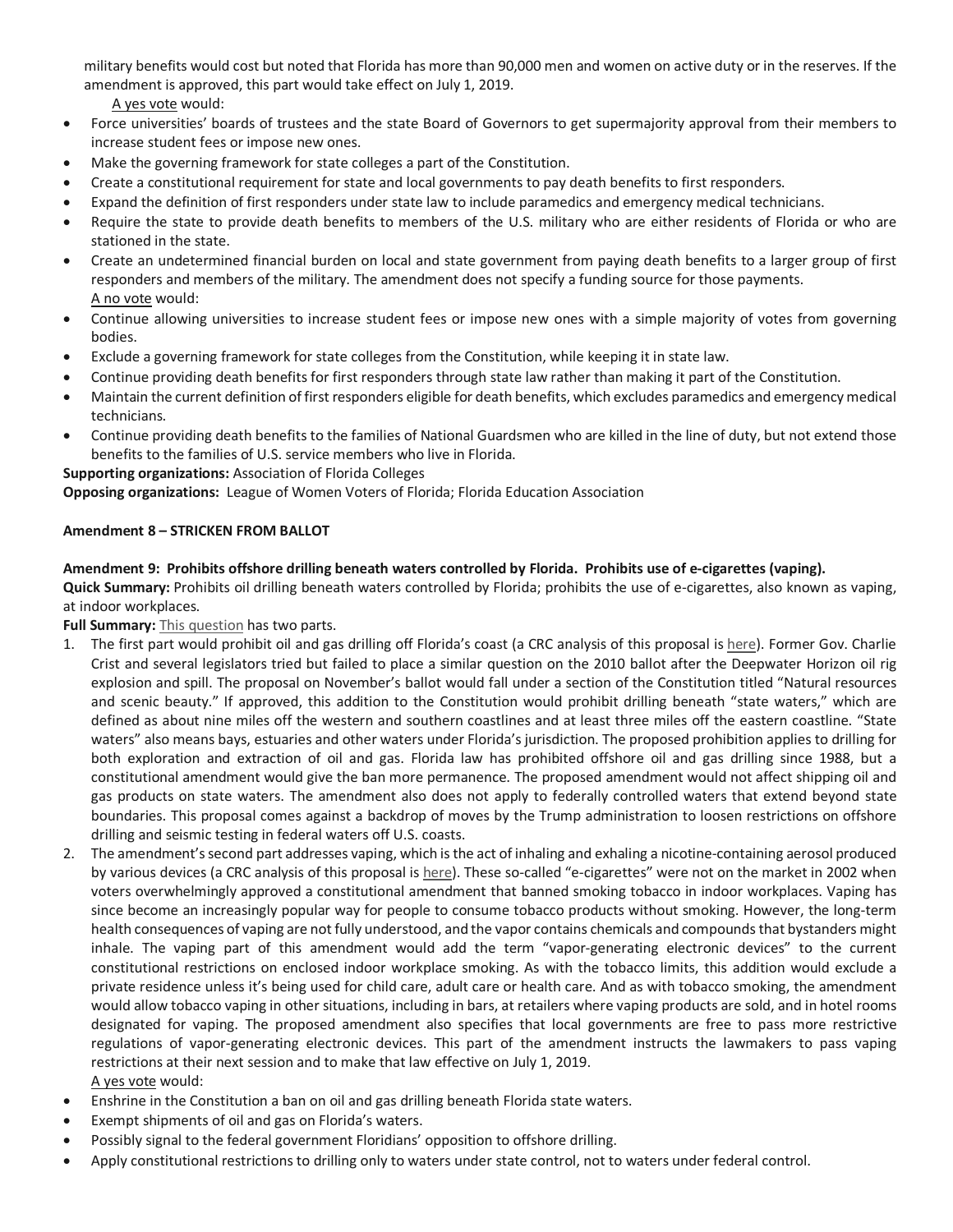- Add new restrictions to the Constitution on the use of electronic vaping devices, largely mirroring current constitutional restrictions on indoor workplace smoking.
- Create exceptions to the vaping restrictions in homes, bars, vaping retailers and hotel rooms designated for vaping.
- Allow local governments to pass stricter regulations on the use of vaping devices. A no vote would:
- Keep a drilling ban out of the state Constitution but would not alter existing state laws that ban drilling.
- Allow Florida legislators to change the current law that bans offshore drilling in state-controlled waters.
- Possibly signal to the federal government Floridians' openness to offshore drilling.
- Keep restrictions on vaping and the use of vaping devices out of the state Constitution.
- Leave any such vaping restrictions to the discretion of the state Legislature.

**Supporting Organizations:** Florida Wildlife Federation; Gulf Restoration Network; American Cancer Society Cancer Action Network; League of Women Voters of Florida; Florida Policy Institute; Progress Florida; SACE, Southern Alliance for Clean Energy

**Opposing Organizations:** Florida Petroleum Council; Associated Industries of Florida; Consumer Advocates for Smoke-Free Alternatives Association; Florida Chamber of Commerce

**Amendment 10: State and local government structure and operation.** Requires the Legislature to hold its session in early January on even-numbered years; creates an Office of Domestic Security and Counterterrorism within the Florida Department of Law Enforcement; mandates the existence of a state Department of Veterans' Affairs; forces all counties to elect a sheriff, tax collector, property appraiser, supervisor of elections and Clerk of Circuit Court.

**Quick Summary:** Requires the Legislature to hold its session in early January on even-numbered years; creates an Office of Domestic Security and Counterterrorism within the Florida Department of Law Enforcement; mandates the existence of a state Department of Veterans' Affairs; forces all counties to elect a sheriff, tax collector, property appraiser, supervisor of elections and Clerk of Circuit Court.

**Full Summary:** This question has four parts.

1. The Constitution requires the Legislature to begin its 60-day lawmaking session on the first Tuesday in March in odd-numbered years but allows the Legislature to set a date for even-numbered years. This part of the amendment would force the Legislature to begin its session on the second Tuesday in January during even-numbered years (a CRC analysis of this proposal is here). In recent years, lawmakers have opted for January sessions, saying it allows them to spend spring break with their children. An earlier session in even-numbered years also allows politicians to get an earlier start campaigning for re-election.

- 2. State law already designates the Florida Department of Law Enforcement as the lead agency in coordinating efforts to prevent acts of terrorism and respond to them. Other laws outline various responsibilities for combatting terrorism (a CRC analysis of this proposal is here). This part of the amendment creates an Office of Domestic Security and Counterterrorism within the FDLE and mandates that the office will support other agencies involved with investigation and prosecution related to terrorism. According to an analysis, the proposal designates the FDLE is the "lead domestic security and counter-terrorism agency in Florida."
- 3. The Constitution currently authorizes the Legislature to create a Department of Veterans' Affairs. In other words, it's optional. Although the state has created such a department, this part of Amendment 10 makes a Veterans' Department mandatory, not optional. This part also places the governor and Cabinet in charge of the department, which it already is under current state law (a CRC analysis of this proposal is here).

4. Florida's counties are divided into charter and non-charter counties. County charters are voter-approved documents that act much like local constitutions in that they outline how the county is governed. Twenty of the state's counties, including its largest – Miami-Dade, Broward, Pinellas, Orange and Duval, to name a few – operate under charters. Some of those counties have stopped holding elections for offices such as tax collector, instead transferring those duties to county departments. In other instances those offices are elected but some of their duties have been removed or altered. This part of the amendment would apply to those 20 charter counties by requiring them to let voters elect someone to all five of the county offices in the state Constitution – sheriff, property appraiser, tax collector, supervisor of elections and clerk of circuit court. According to a CRC analysis, voters in eight counties have approved charters that changed or eliminated at least one constitutional office. Miami-Dade, for example, does not elect a sheriff. Volusia and Broward counties don't have elected tax collectors. These offices would have to be restored if this amendment passes, and voters allowed to elect someone to those offices every four years. The amendment is silent on whether charter counties could make those races non-partisan, as Orange County voters have attempted to do, and it's not clear whether those counties could impose term limits. For most counties, this amendment would take effect on Jan. 5, 2021, if it passes, but counties would be required to hold elections for those offices in 2020. For Miami-Dade and Broward counties, it takes effect on Jan.

2, 2025, but those two counties have to hold elections for the constitutional offices in 2024. A yes vote would:

- Fix the date for state legislative sessions in even-numbered years as the second Tuesday in January.
- Create an Office of Domestic Security and Counterterrorism within the Florida Department of Law Enforcement and establish it as the lead agency in terrorism investigations and responses.
- Force the Legislature to always have a Department of Veterans' Affairs.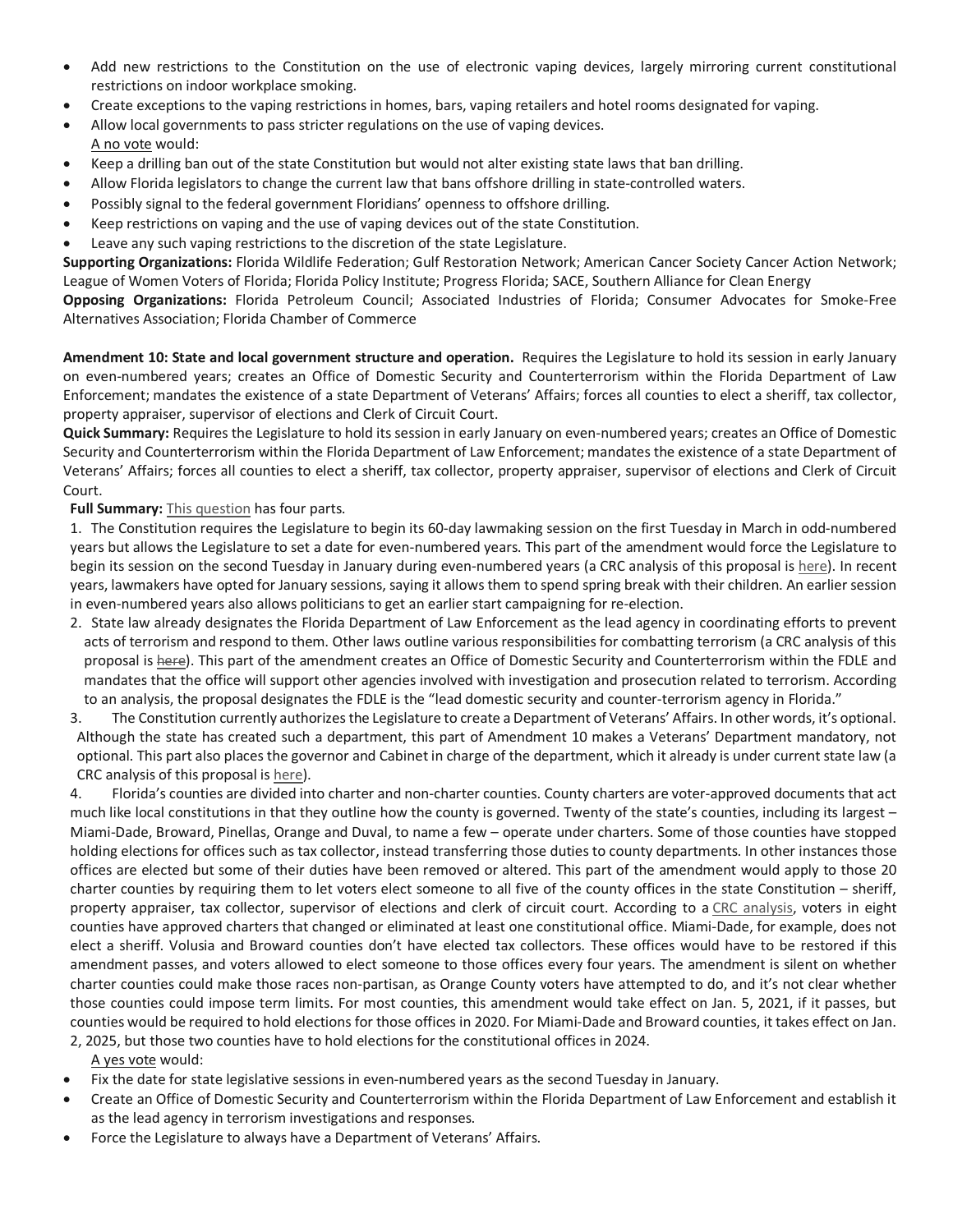- Force all of Florida's counties, even those with a charter, to hold elections for all five local constitutional offices found in the state Constitution – sheriff, property appraiser, supervisor of elections, tax collector and clerk of the circuit court. A no vote would:
- Continue allowing the Legislature to set a start date for its lawmaking session in even-numbered years.
- Reject a constitutionally mandated Office of Security and Counterterrorism under the FDLE.
- Reject a constitutionally mandated Department of Veterans' Affairs, allowing the Legislature to determine if Florida should have such a department (which it currently does).
- Allow Florida's charter counties to continue determining the duties of five county offices identified in the state Constitution, and whether those offices should be elected posts.

**Supporting Organizations:** Florida's 66 elected Sheriffs, and Florida's elected Tax Collectors, Clerks of the Courts, and the Property Appraisers

**Opposing Organizations:** League of Women Voters of Florida

**Amendment 11: Repeals the state's ability to prohibit non-citizens from buying, owning and selling property; deletes a provision that forces the state to prosecute criminal suspects under the law they were originally charged under, even if the Legislature changes that law; deletes obsolete language having to do with high-speed rail in Florida.** 

**Quick Summary:** Repeals the state's ability to prohibit non-citizens from buying, owning and selling property; deletes a provision that forces the state to prosecute criminal suspects under the law they were originally charged under, even if the Legislature changes that law; deletes obsolete language having to do with high-speed rail in Florida.

**Full Summary:** This question has three parts.

- 1. Florida's Constitution currently has a clause that allows the Florida Legislature to pass laws restricting the property rights of "aliens ineligible for citizenship." In other words, the Legislature has the authority to prevent non-citizens from owning, inheriting, buying or selling property. Known as "Alien Land Laws," these restrictions swept the nation in the early 20th century, largely out of fear of the Japanese. Florida's land-ownership amendment was approved by voters in 1926, but the state currently has no laws on the books restricting the property rights of non-citizens. In 2008, Florida voters rejected an amendment that would have done away with the ownership restrictions, partly because of confusion over its meaning and anti-immigrant sentiment. Amendment 11 is a second attempt to repeal these property-rights restrictions (a CRC analysis of this proposal is here).
- 2. This part of the amendment would affect criminal defendants (a CRC analysis of this proposal is here). Currently, if someone is arrested for a crime, they'll be prosecuted under the statute that is in effect when the alleged crime was committed. Say a person is arrested on June 30 for a drug crime. Even if a new law took effect the following day that reduced the sentence for the crime, the defendant would be subject to the stricter sentence under the old law. This amendment would ensure that criminal defendants are prosecuted under the most current laws on the books. However, this question does *not* alter the Constitution's mandate that if a law is repealed altogether, a person arrested before that repeal could still face prosecution for the crime.
- 3. The third part of this amendment deletes language about high-speed transportation (a CRC analysis of this proposal is here). In 2000, Floridians approved an amendment that mandated building some type of high-speed ground transportation. Four years later, voters overturned that amendment but the language about high-speed transportation wasn't removed from the Constitution. This amendment would do that.

A yes vote would:

- Repeal a nearly century-old provision that allows the Legislature to restrict the property rights of non-citizens.
- Deletes language that requires criminal suspects to be prosecuted under the provisions of the law they're accused of breaking, even if that law is changed by the Legislature. Keeps language that requires prosecution if the law is repealed.
- Deletes a section of the Constitution concerning high-speed transportation that was repealed by voters in 2004. The language, however, was not removed.

A no vote would:

- Continue to allow the Legislature to pass laws restricting the property rights of non-citizens.
- Continue to mandate that criminal suspects prosecuted under the law they're accused of breaking even if the state changes that law.
- Retain a section of the Constitution about high-speed transportation even though voters repealed that section in 2004. **Supporting Organizations:** Florida Chamber of Commerce; Southern Poverty Law Center **Opposing Organizations:** None at this time

## **Amendment 12: Expands ethics rules for elected officials and government employees, notably by expanding from two to six years the time that many officials would have to wait before they could lobby state government.**

**Quick Summary:** Expands ethics rules for elected officials and government employees, notably by expanding from two to six years the time that many officials would have to wait before they could lobby state government.

Full Summary: This proposed amendment would make sweeping changes to the state Constitution's "ethics in government" provisions, following a failed attempt by the Legislature in 2018 to reform lobbying practices. It's also one of the most complex